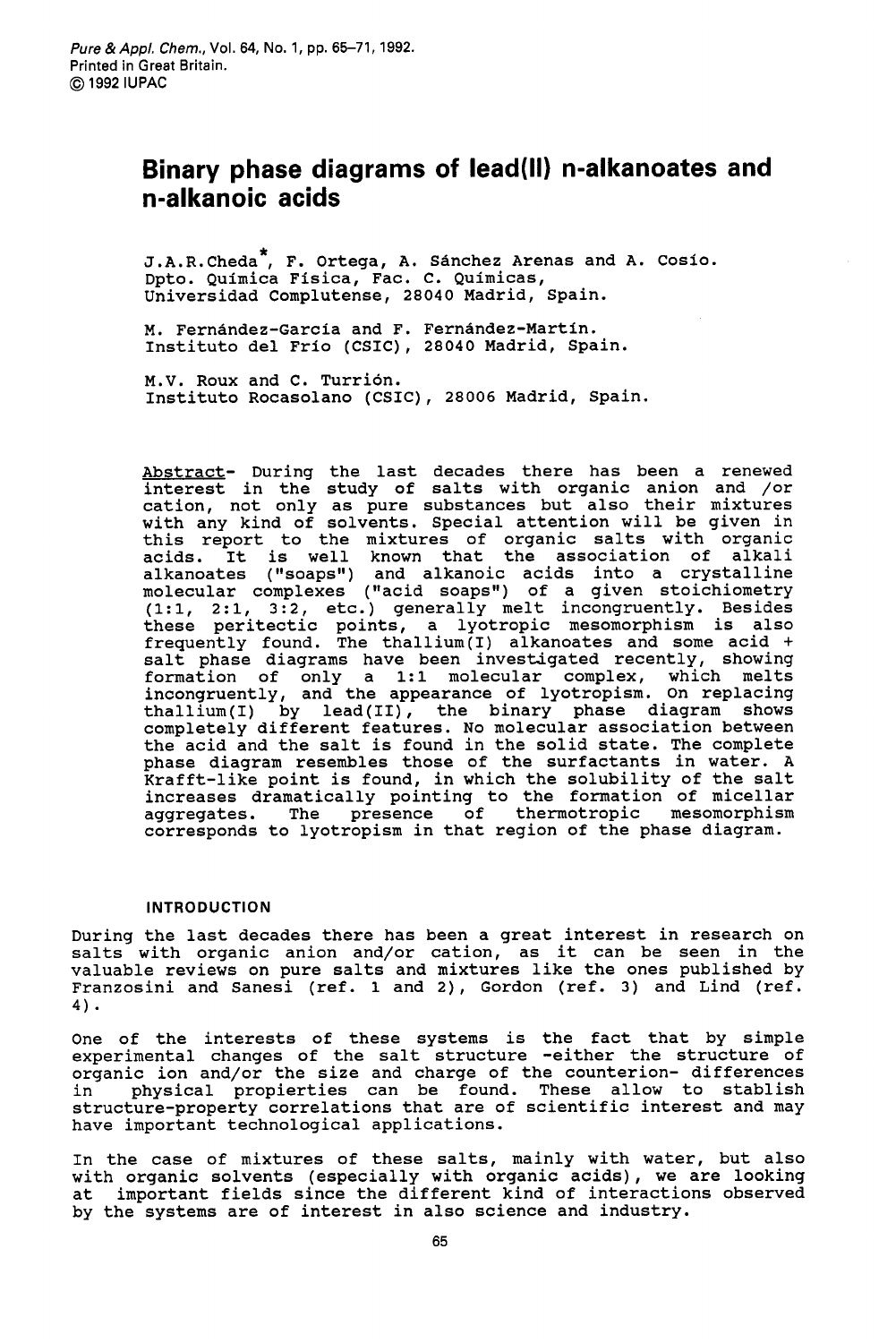#### **PURE ORGANIC SALTS**

# It is important to point out the step-melting process of the pure salts that leads to the appearance of polymorphism and thermotropic mesomorphism (plastic and liquid crystals). This process has been

generally found on many series of cationic or 'anionic organic salts containing alkyl chains. Good examples of this are the thallium(1) (ref. **5**   $lead(II)$ n-alkanoates series. Figures 1 and **<sup>2</sup>** schematically the thermal<br>ur of these two series of behaviour of these two series compounds (temperatures of transitions *YS* total number of carbons). These series behave similarly to the alkali series behave similarly to the alkali<br>alkanoate ones (ref. 1), although the polymorphic pattern is less rich in the case of lead(I1) in comparison with the other series (thallium(1) and alkali). In the lead(I1) series the temperature range of liquid crystal existence is narrower than

other ones and reduced to less members of the series (it is only present<br>until the dodecanoate). It is dodecanoate). It is<br>point out that the noteworthy to point out that the<br>mesomorphism of lead(II) salts mesomorphism of lead(II) salts together with the discotic mesophase presented by Cu(I1) and **Rh(I1)** (ref. *8)* are in the best of our knowledge, the only known cases of thermotropic mesomorphism occurring on divalent cation organic salts.



**Fig. 1. Transition temperatures vs total number of carbons** for **the thallium(1) n-alkanoates.** 

## **MIXTURES**

Alkali n-alkanoates are typical surfactant molecules. A surfactant, amphiphilic or tensioactive, coexisting in the molecule,<br>both a lyophobic group which has little or no attraction<br>for the solvent, and a for the solvent, and a lyophilic group which has a strong attraction for the<br>same. When in solution, same. When in segregation of the amphiphile from the solvent leads to a<br>very rich self-assembling self-assembling behaviour.



**Fig. 2. Transition temperatures vs total number of carbons for the lead(I1) n-alkanoates.** 

A great deal of work has been devoted to the study of these systems, mainly with water (ref. 9). A typical water + surfactant phase diagram presents a region of micellar solution above what is called the Krafft point, frequently at very low concentration (critical micellar concentration) and temperature (Krafft temperature). Another typical aspect of these phase diagrams is the appearance of lyotropic mesomorphism when increasing the concentration of surfactant, usually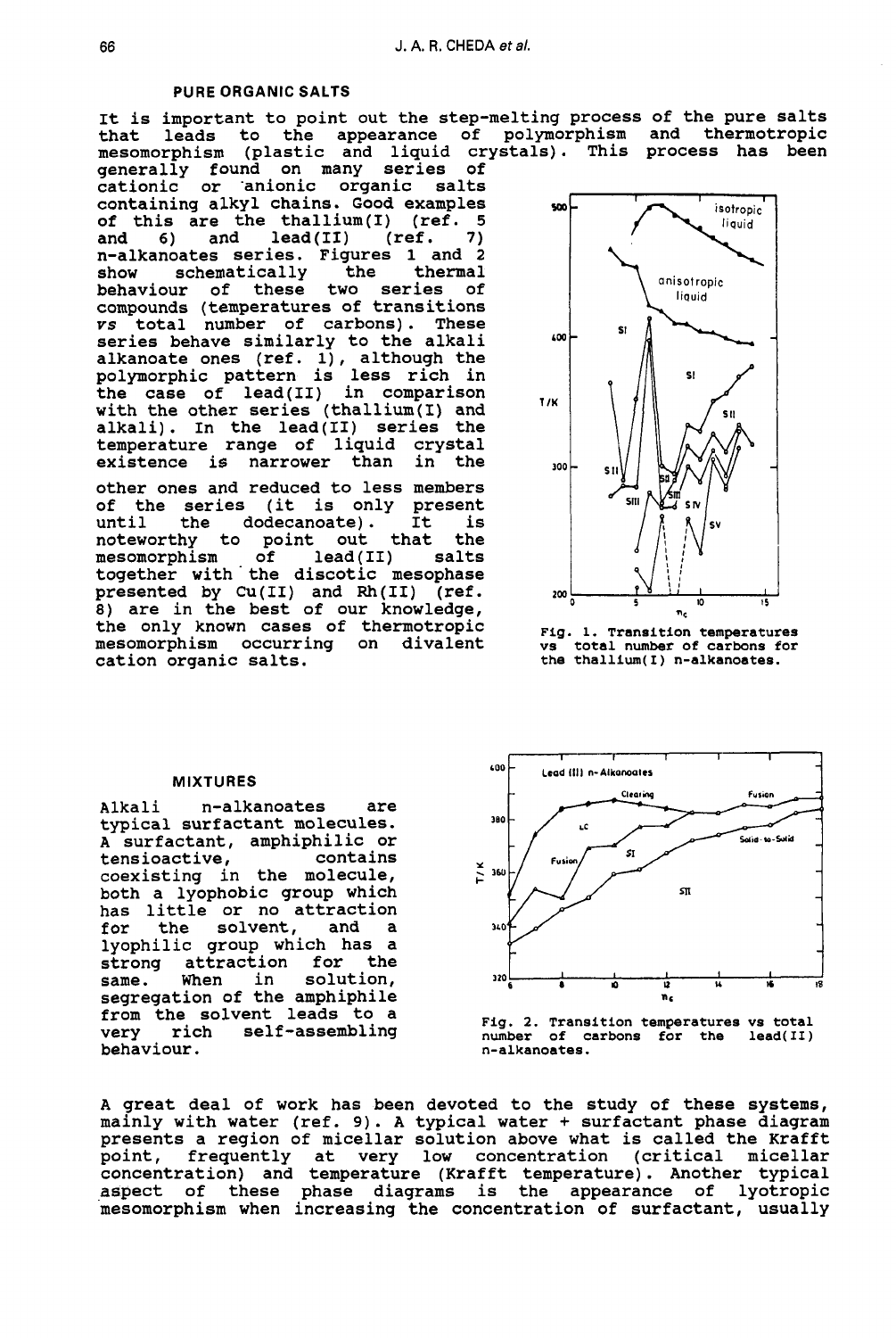in this order: hexagonal or nematic, planar or smectic and cubic, connecting with the thermotropic mesomorphism, if existing, of the pure surfactant. The sodium dodecylsulfate + water (ref. 10) and sodium laurate + water (ref. 11) are examples of the most representative and better studied systems.

The organic solvent + surfactant binary phase diagrams have been much<br>less studied. Only partial less studied. Only partial solubility data are available (ref. 12 and 13). *An* exception is the case of alkali alkanoates + carboxylic acid, probably due to the technological applications of these systems in cosmetic and detergent industries. It was early recognized<br>(ref. 14-18) the association of (ref. 14-18) the association of alkali alkanoates with alkanoic acids into a crystalline hydrogen bonded molecular complexes, called<br>"acid soaps", with a given "acid soaps", with a given stoichiometry (l:l, 2:1, 3:1, etc.) which generally melt incongruently.

In figures **3** (from ref. 14) and **4**  (from ref. 15), two of these typical salt + acid phase diagrams are<br>presented, showing two different showing two different kinds of regions. One corresponds to the one-phase regions (isotropic liquid, mesomorphic and, in one of the cases, mixed crystals phase).<br>The other type is the The other type is<br>two-separated-phase regions. two-separated-phase regions. The thermotropic , mesomorphism in the pure salt corresponds always to lyotropism in that region of the phase diagram.

At this point it is interesting to mention the studies of Ekwall and Mandell (ref.19) on ternary phase<br>diagrams of sodium alkanoate + diagrams of sodium alkanoate + alkanoic acid + water systems where the important role the acid plays on the solubility of the salt in water as the temperature increases is clearly demonstrated.

Some thallium(I) n-alkanoate + n-alkanoic acid systems have been<br>investigated (ref. 20 and 21). (ref. 20 and 21).<br>diagrams resemble Their phase diagrams greatly those of the alkali salts, but with the formation of only a<br>single 1:1 molecular complex. single 1:1 molecular Lyotropism is also observed near the

thermotropic liquid crystal of the pure salt. The study of the analogous systems is in progress, but we already know that ail of them from thallium(1) propanate + propanoic acid to thallium(1) n-tetradecanoate + n-tetradecanoic acid present the same feature with only one molecular association (ref. 22).





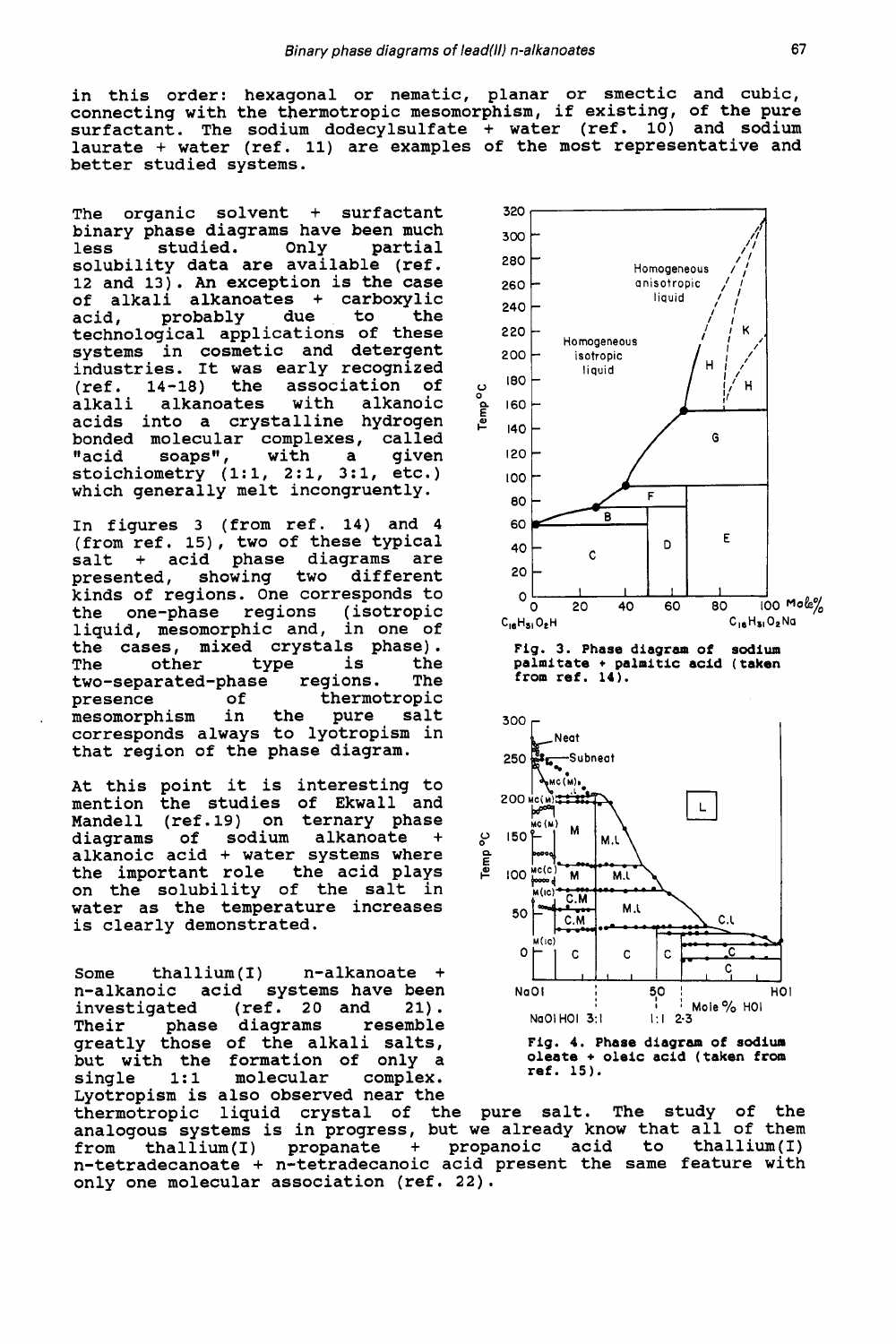## **LEAD(1I) ALKANOATE-ALKANOIC ACID SYSTEMS**

When replacing thallium(1) by lead(II), the binary phase diagram change into a completely different shape. The T-x plots for the thallium(1) (ref. *20)* and the lead(I1) (ref. **7)** n-tetradecanoate + n-tetradecanoic acid are shown in figure 5, (a) and (b), respectively, showing striking differences.



Fig. **5.** Phase diagram of metal ion n-tetradecanoate + n-tetradecanoic  $acid: a)$  thallium $(I): b)$  lead $(II).$ 

In the case of lead(II), no molecular assotiation (acid soap), neither congruent nor incongruent melting is found in the solid state. This is confirmed by the presence of a eutectic which is an invariant through out the whole range of composition. This eutectic point appears at an

abnormally low salt molar fraction, low depression of the melting point of<br>the acid. This is reflected in the This is reflected in the eutectic temperatures through the whole range of composition which are very close to the pure acid melting point, as it can be clearly seen in figure *6,*  determine the eutectic point. this being in agreement with the very where direct observations were done to

Figure **7** (a) and (b) corresponds to the phase diagrams of lead(II)<br>n-tridecanoate and n-decanoate, n-tridecanoate<br>respectively, with the corresponding n-alkanoic acids. The lead(I1) n-decanoate is the only member of the **<sup>55</sup>** lead(I1) n-alkanoates series presenting thermotropic liquid crystal phase that corresponds in the phase diagram to the the mesomorphic region is similar to the one found in alkali and thallium

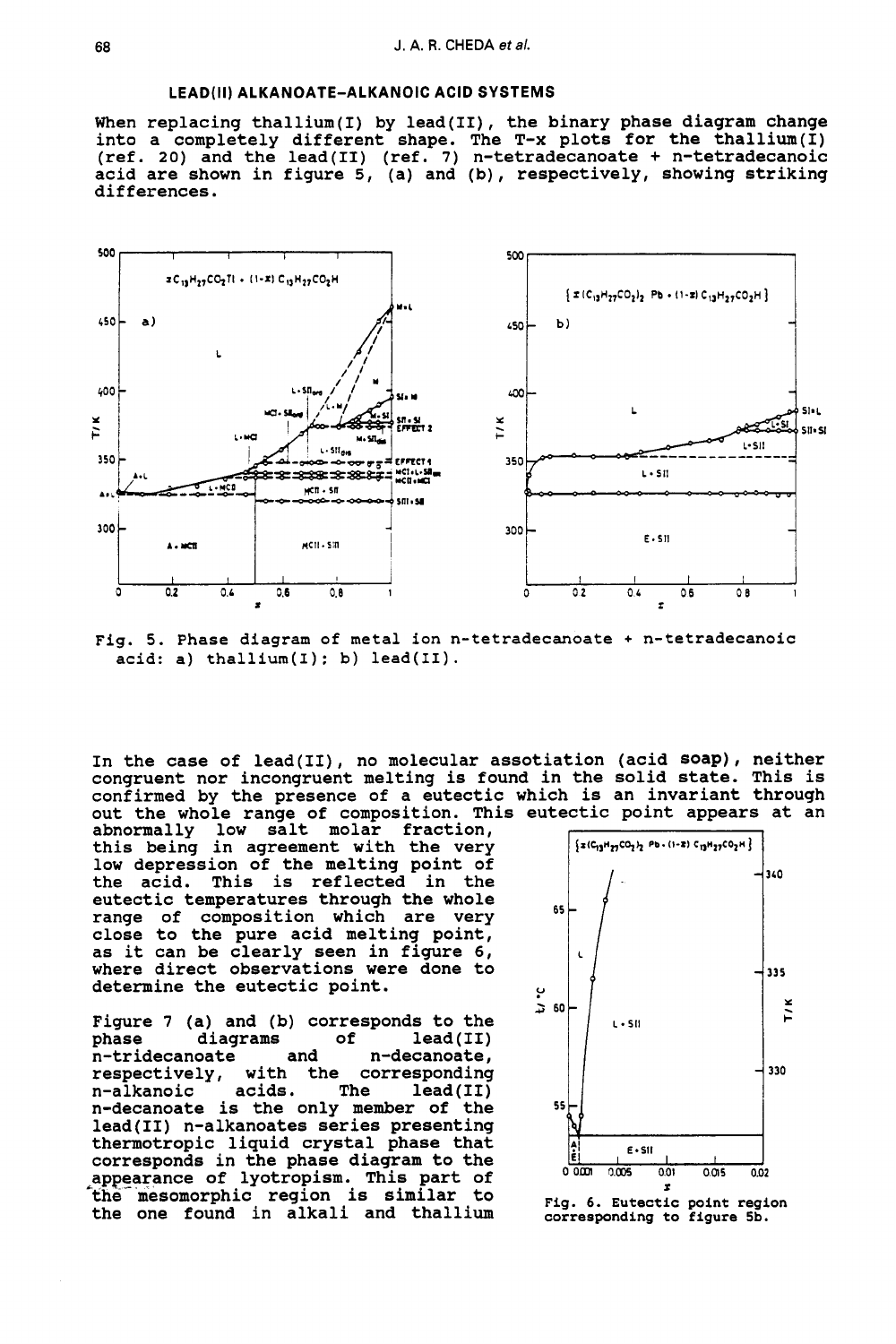**phase diagrams. We know of only one other system reported in the literature and corresponds to the lead(I1) n-dodecanoate** + **n-dodecanoic acid (ref. 23). The results corresponding to this phase diagram are in general agreement with those that we report above, but the presence of a eutectic point is ignored, confusing it with a regular melting point of the pure acid, leading to a misinterpretation of the low region of the phase diagram.** 

**The lead(I1) n-alkanoate** + **n-alkanoic acid phase diagrams resemble those of surfactants in water in the sense that the solubility of the salt increases dramatically above a given value of concentration. That may indicate a Krafft-like behaviour with formation on the isotropic** 

**liquid of micellar aggregates. At a mole**  fraction **-corresponding to equimolar amounts of chains bonded to carboxylate and carboxylic head groups- a change of the slope of solubility occurs in all the systems, pointing to a different kind of aggregation in the liquid state. Although a few systems (four) are available to get general conclusions, some trends can be established. The Krafft temperatures follow a smooth increase with the**  total number **atoms of alkyl chains. The critical micellar concentrations at the Krafft point are so low in all the cases, ranging approximately 0.050-0.015 salt molar fraction, that no general pattern can be deduced.** 

**Martin and Pink (ref 12) on a very early work studied the solubilities of divalent metal n-alkanoates** in<br>solvents. They **solvents. They reported the formation of micelles,**  mechanism<br>the **consider the balance between the solubilising power of the hydrocarbon chains and the attractive forces between the dipoles present in the head of the surfactant. Our systems with the set of**<br>tion, if **interpretation, if we** 



**Fig. 7. Phase diagram of the Pb(I1) series: a) n-tridecanoate** + **n-tridecanoic acid; b) n-decanoate** + **n-decanoic acid.**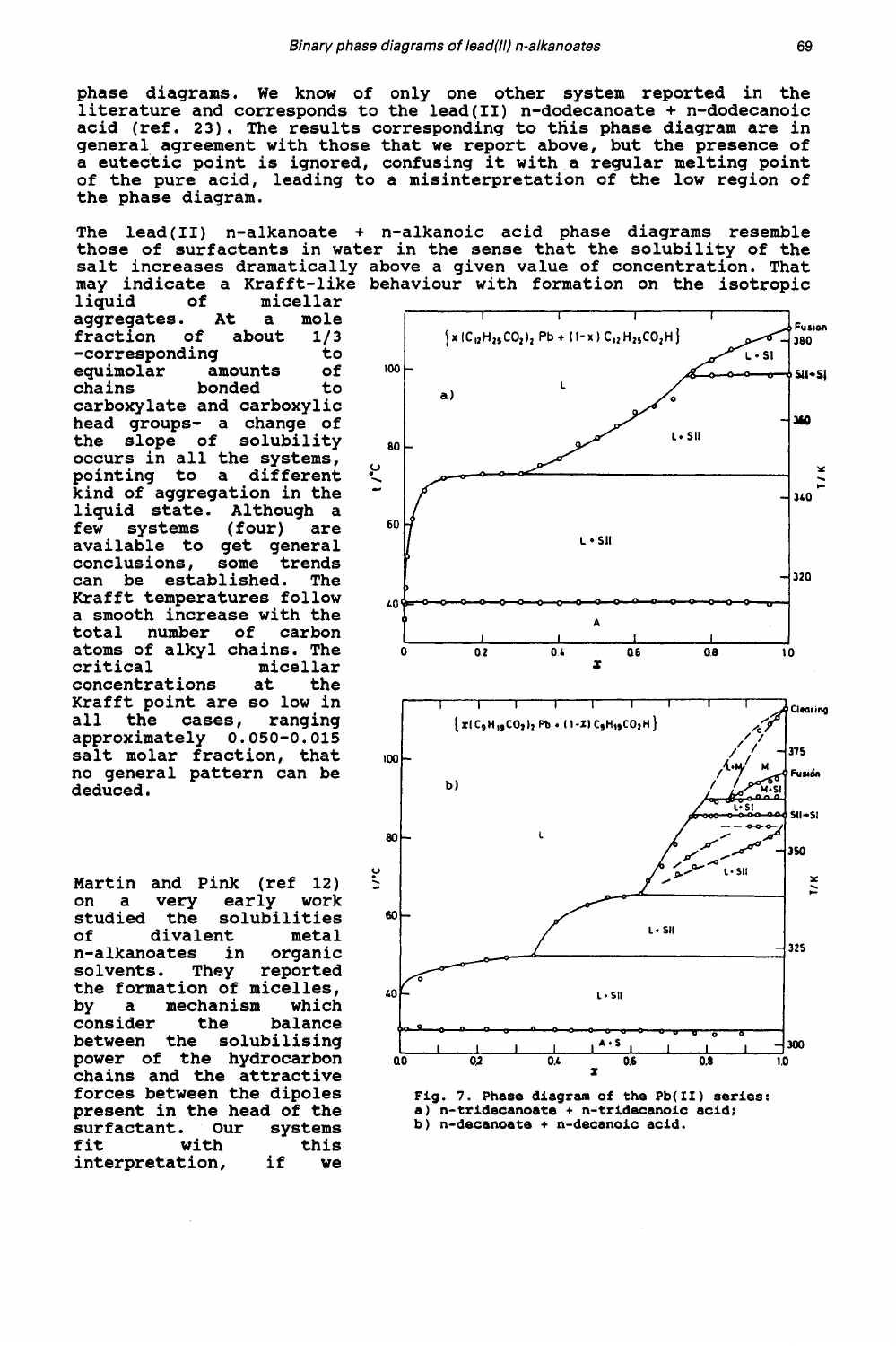consider the acid as an organic polar solvent. The shape of the phase diagram can be considered by itself as a strong indication of the salt solubilitation into the acid by means of an aggregation process. Nevertheless, other experimental techniques were used. The very low electrical conductivity (less than  $1 \mu S \cdot cm^{-1}$ ) determined on these systems at high temperature strongly support the absence of free ions in the solution. On the other hand, we have also carried out viscosity measurements on the system lead(I1) n-decanoate + n-decanoic acid at **6OoC** (figure **8).** The change in the slope of the kinematic viscosity vs

composition curve (figure 8(a)),<br>or the minimum in the especific relative kinematic viscosity vs composition curve (figure 8(b)) can be<br>considered as another strong considered as another strong<br>indication of micellar formation, indication of micellar the critical micellar concentration being represented by an arrow in both plots.

We have also performed studies on the solubility of both thallium(1) and lead(I1) salts in water, looking for the possible formation of micellar aggregates. In the case of<br>the thallium(I) homologous, no thallium(I) homologous, no<br>ar aggregation was observed micellar aggregation was from pentanoate downwards in chain<br>length, while it was clearly length, observed in the next three members (hexanoate to octanoate, with CMC decreasing as increases the chain length) but at relatively high<br>Krąfft temperatures ranging above Krafft temperatures ranging  $60^{\circ}\text{C}$ . In the Pb(II) salts family,<br>however, it was not possible to it was not possible to<br>e corresponding critical reach the corresponding<br>micellar concentration concentration on any<br>member even at the homologous boiling point of water. These facts<br>have also been confirmed by have also been confirmed by<br>experiments on electrical experiments on electrical conductivity and vapour pressure osmometry (ref. 7).



**Fig. 8. Viscosity measurements on Pb(I1) n-dccanoate n-decanoic acid: a) kinematic viscosity: b) specific molar viscosity.** 

#### **REFERENCES**

- 1. P. Franzosini and M. Sanesi, <u>Thermodynamic and Transport Properties</u><br>- <u>of Organic Salts</u>. Pergamon Press, London (1980).<br>- P. Franzosini, Molten Alkali Metal Alkanoates Vol. 33 in Solubility. REFERENCES<br>P. Franzosini and M. Sanesi, <u>Thermodynamic</u> and <u>Transport Propertiof Organic Salts</u>. Pergamon Press, London (1980).<br>P. Franzosini, <u>Molten Alkali Metal AlKanoates Vol 33</u> in <u>Solubili</u><br>Data Series. ed. by A.S.
- of Organic Salts. Pergamon Press, London (1980).<br>2. P. Franzosini, <u>Molten Alkali Metal AlKanoates Vol 33</u> in <u>Solubility</u><br>Data Series. ed. by A.S.Kester, Pergamon Press, New York (1988).
- 3. J.E. Gordon, Applications of Fused Salts in Organic Chemistry in Techniques and Methods of Organic and Organometallic Chemistry. 1 ed. by D.B. Denuer M. Dekker, New York, 51-188 (1969).
- **4. J.E. Lind, Molten Organic Salts-Physical Properties in Advances in** Molten Salt Chemistry vol. **2.** Ed. by J. Braunstein, *G.* Mamantov and G.P. Smith, Plenum Press, New York, 1-26 (1973).
- 5. A.K. Labban, F.L. Lopez de la Fuente, J.A.R. Cheda, E.F. Westrum Jr. and F. Fernbndez-Martin, **J.** Chem. Thermodinamics *21* 375-384 (1989).